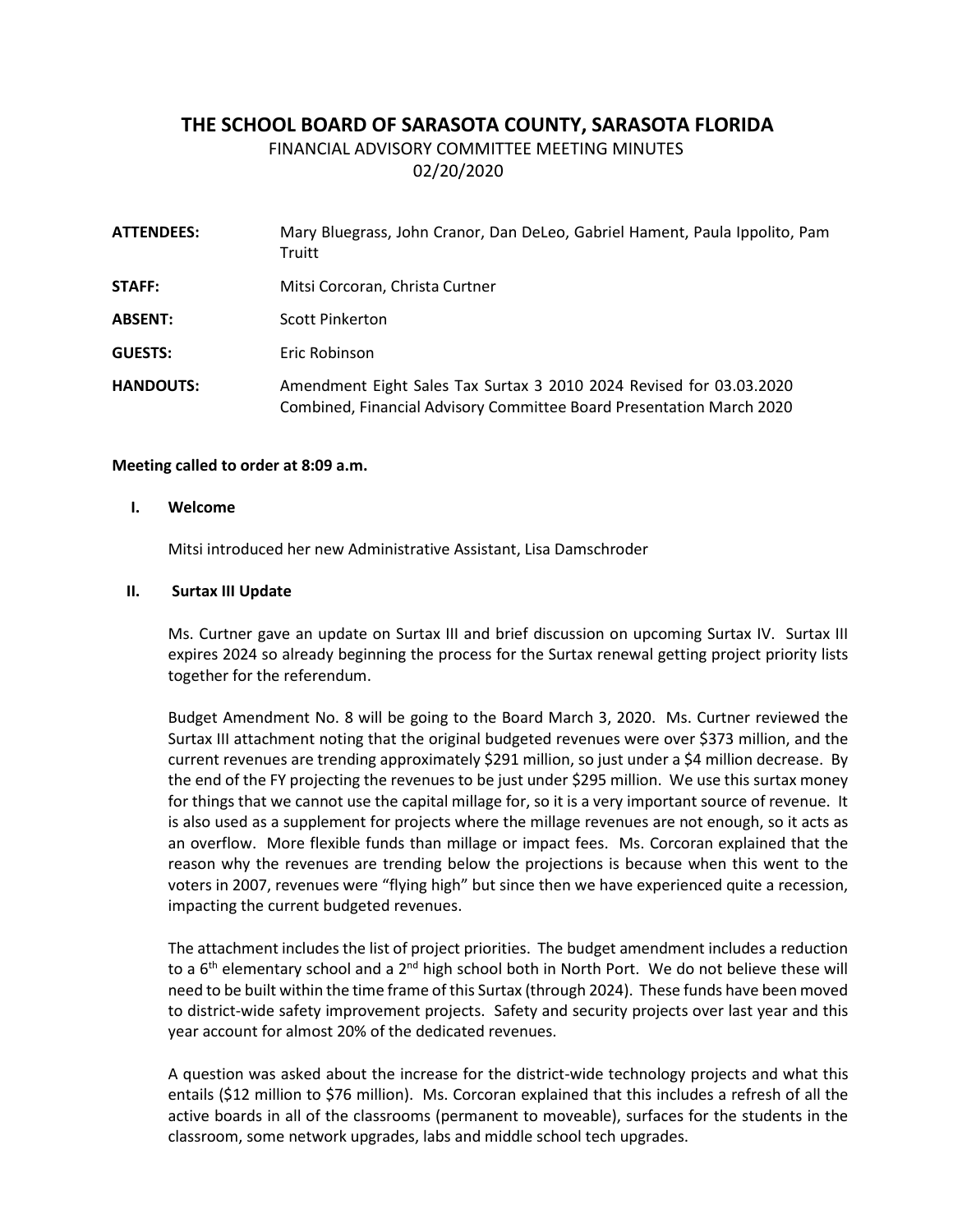Ms. Corcoran explained that the Surtax is an extra penny on countywide sales, of which the school board gets a ¼ share. The remaining ¾ goes to Sarasota County and the county shares with the municipalities, capital only. The thought is that they will take Surtax IV to the voters in November of 2022. If they were to do a special election, it would go in March of 2022.

## **III. Review of FAC Annual Presentation**

Mr. Cranor and Ms. Corcoran reviewed the FAC Annual Presentation scheduled to go before the Board on March 24, 2020. Mr. Cranor noted that one of his hot button items is the lower student achievement scores in the minority populations. We have made some measurable strides but still need progress. A question was asked on slide 9 about the students on free and reduced lunch. Ms. Corcoran explained that 61% of students on free and reduced lunch scored proficient in the district and 49% of students scored proficient in the state (2019 data). The percentage in the district dropped from 2001, but statistically not surprising because we have far more students on free and reduced lunch in 2019 than in 2001. A suggestion was made to make a note on the slide that states this percentage increase in the number of students on free and reduced lunch. The same note to be made on slide 8 as well. Reviewed SAT scores comparing Sarasota to the State and Nation. Our scores are higher than both; however, scores have been trending down over the past 3 years and the average for Sarasota does not even meet the minimum for Bright Futures. Graduation rates dropped slightly from 2018 to 2019. Dropout rates are not available yet for 2019 but the data from 2017 to 2018 did show an increase in dropout rates for Sarasota. Not a trend we want to continue.

For slide 13, the question was asked which counties are ranked higher than Sarasota. The rankings for overall points earned as follows: St. Johns, Gilcrest, Sarasota (we were  $3^{rd}$  overall). St. Johns and Sarasota were the only 2 counties to earn the "A" rating since 2004. St. Johns has the lowest poverty level in the state by county. St. Johns also has a referendum and is a big growth area. Adding new school almost every year.

For slide 15, Ms. Corcoran noted that the numbers are the unassigned fund balance numbers using the old calculation. We do not have the numbers back to 2006 using the new calculation. School Board has changed their policy to follow the state's financial condition ratio. But this graphic depicts the old policy. We will update the slide to show the new policy.

A few meetings ago, there were some concerns expressed that we would be deficit spending. Ms. Corcoran explained that last year we ended with a surplus but this year we believe we will be ending with a deficit based on the increase salaries and will require spending some of our fund balance.

In reviewing slide 16 regarding capital investments, it was noted that we rebuilt a lot of our high schools but not Pine View. Pine View students are still in learning mobile cottages. Ms. Corcoran noted that we are working on improvements for Pine View.

A question was asked about what our increased school security investments were. Ms. Corcoran noted that those were our school campus security monitors. We do not use referendum dollars for SRO's. A suggestion was made to change the wording on the slide to state school campus security monitors for transparency.

Ms. Corcoran wanted consensus that FAC agreed with the list of priorities. A question was raised about whether or not we pay for i-Ready. Yes, we do, and it is A LOT! I-Ready is used as a diagnostics tool, predicting how students will score.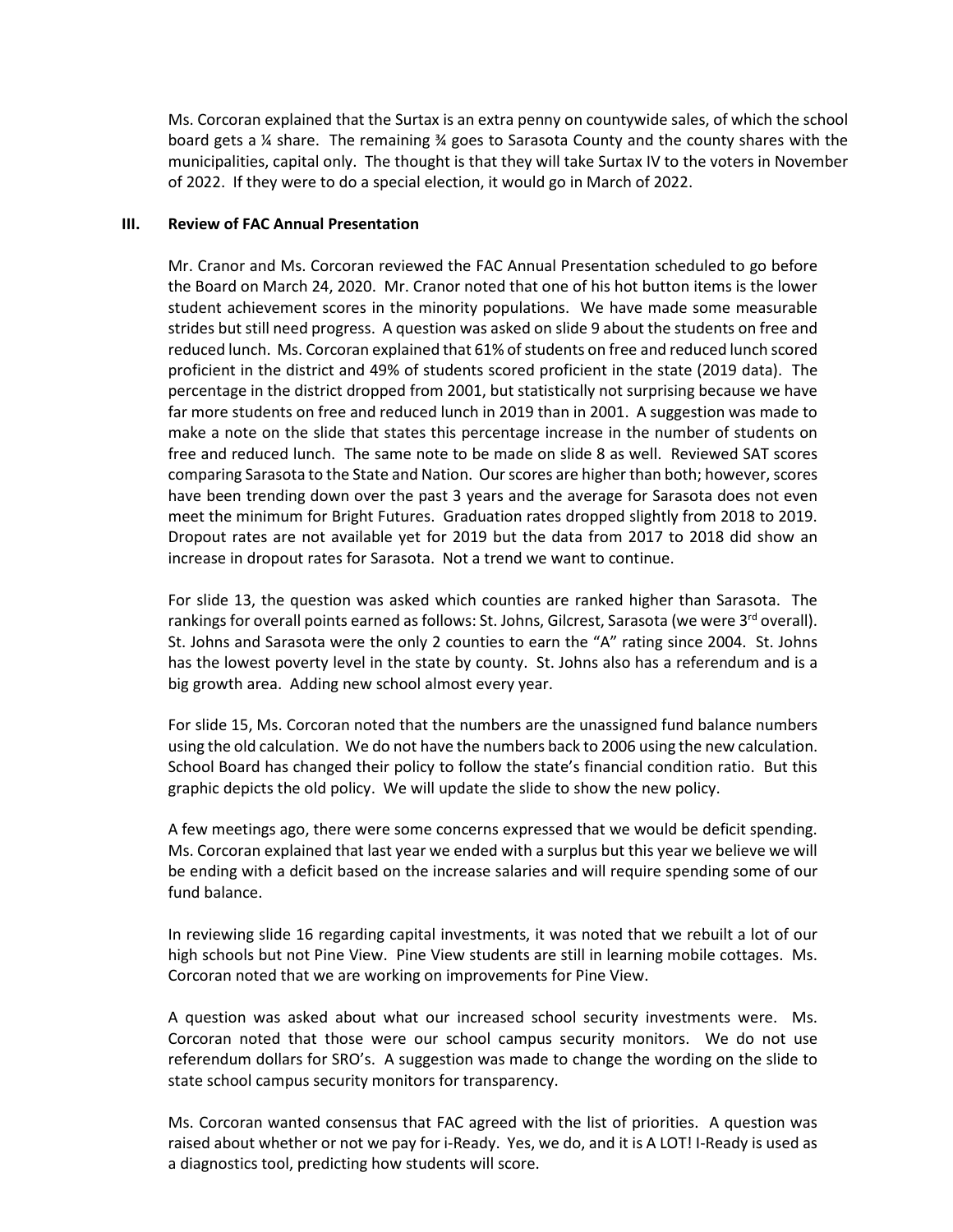A question was asked about continued evaluation of charter schools. Not sure what we do with that and why that is important. The original concerns were that the FAC committee be sure that the charter schools that come into our community are true local charter schools that are actually helping our students because they do not have the same requirements of rigor. Make sure our charter schools are performing. Ms. Corcoran noted that there is not much as a committee that FAC can do or sway. In addition, she mentioned that she believed there was some proposed legislation that would not allow local school districts to decide on charter schools in their communities and it would be a state decision. We do have a chart review committee that does an excellent job on ensuring any charter schools that come to our community meet the standards (rigor of excellence). Based on the discussion, it was suggested to change the priority language to state continued "review" of charter schools instead of "evaluation". The Collins Institute recently did a review of charter schools in Florida. The link to this review will be sent to Lisa to distribute to the committee. A suggestion was made to add to the priority list a "periodic review of bond ratings/investments".

Mr. Cranor noted that something the committee has done inconsistently is our outreach, where FAC members go out into the community and he believes we need to step that up pretty substantially. There are really only 8 or 10 organizations that FAC really needs to be reaching out to there 8 or 10 committee members that can share the load. Ms. Corcoran noted that if more than 1 FAC member attends we need to be notified so that it can be advertised. The direction was given that if any FAC member is going to attend a community event, notify Lisa so she can ensure communication gets to the whole group.

## **IV. FAC Membership: Discussion & Nomination of Potential Candidates**

The next topic discussed was FAC membership and the discussion about coming up with names for potential candidates. It was noted that the committee has been talking about vacancies for a very long time (22 months). A few names were shared (with a particular emphasis on Mid and South County):

Susan Hines (worked for Caldwell - Venice resident) Charles Hines (Term out of County Commission) Sandra Terry (led the Laurel Civic Association – retired) Cord Mallor (attorney in North Port) Lisa Carlton Tom Knight

An additional list of names of individuals who have small children in the school system and who are very active in the community:

Nick Owens Emily Walsh Emily Sperling Sean Euwens Nikki Taylor Jim Tollerton Jennifer Vine (some of her Board members)

At the next meeting, place this a major agenda item to discuss the candidates for the 3 current vacancies. A suggestion was made to do a review of the status of our existing committee members (i.e. what are the current terms, expiration dates). The committee members are supposed to have expiration dates (3-year terms) but not necessarily following these policy